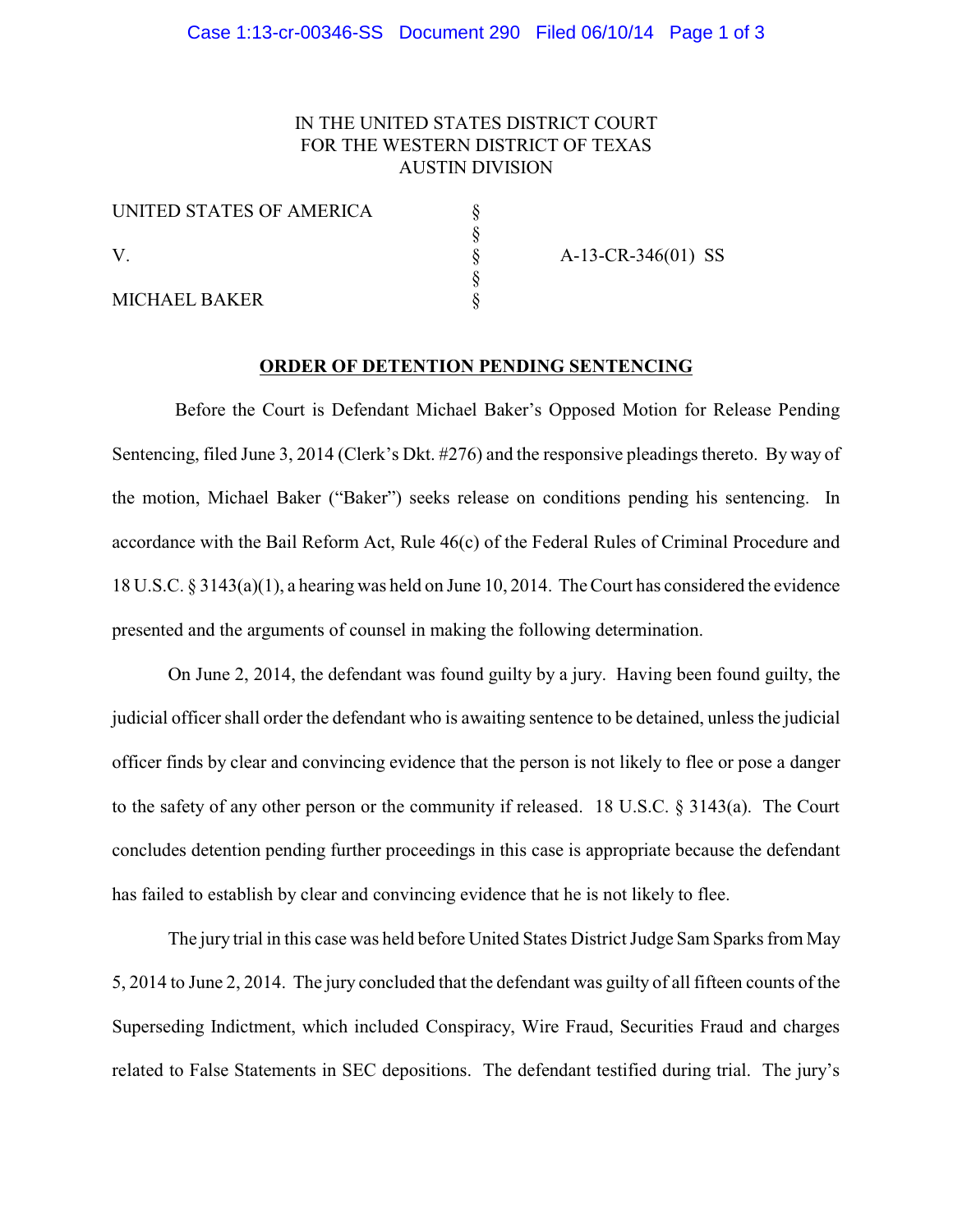# Case 1:13-cr-00346-SS Document 290 Filed 06/10/14 Page 2 of 3

verdict serves as tacit evidence that the jury did not believe the defendant's sworn testimony. The fifty-five year old defendant is likely facing a significant term of imprisonment. Specifically, the defendant faces a maximum statutory punishment of 270 years imprisonment. More importantly, the defendant is also facing a lofty sentencing guideline range pursuant to the United States Sentencing Guidelines.

The defendant requests time to get his affairs in order pending future imprisonment. However, the defendant has been on notice of a criminal investigation since January of 2013. He was initially indicted on July 16, 2013. The jury trial itself took four weeks. The defendant was released on bond until the conclusion of the jury trial and the rendering of the verdict. The defendant has thus had sufficient time to get his affairs in order pending sentencing.

Of particular concern are the whereabouts of a significant portion of the proceeds generated bythe elaborate fraud scheme for which the defendant was convicted. The government has produced evidence that between 2004 and 2010, the defendant received approximately \$26,700,000 in net proceeds related to the sales of restricted ArthroCare stock. The government's investigation has accounted for a total of \$11,700,000 of that sum, leaving over \$15,000,000 in net stock proceeds unaccounted for. Prior to trial, the burden of tracing those funds was on the government. After his conviction for fraud, the burden of producing clear and convincing evidence as to the whereabouts of these funds or an explanation of their use is on the defendant. However, no evidence as to the use or whereabouts of these funds was offered by the defendant.

Equally disturbing was the movement of over \$9,000,000 by the defendant to Switzerland in October of 2010 shortly after receiving notice of the SEC's investigation of him. According to the defendant, these funds represented at least seventy percent of his liquid assets. The sudden